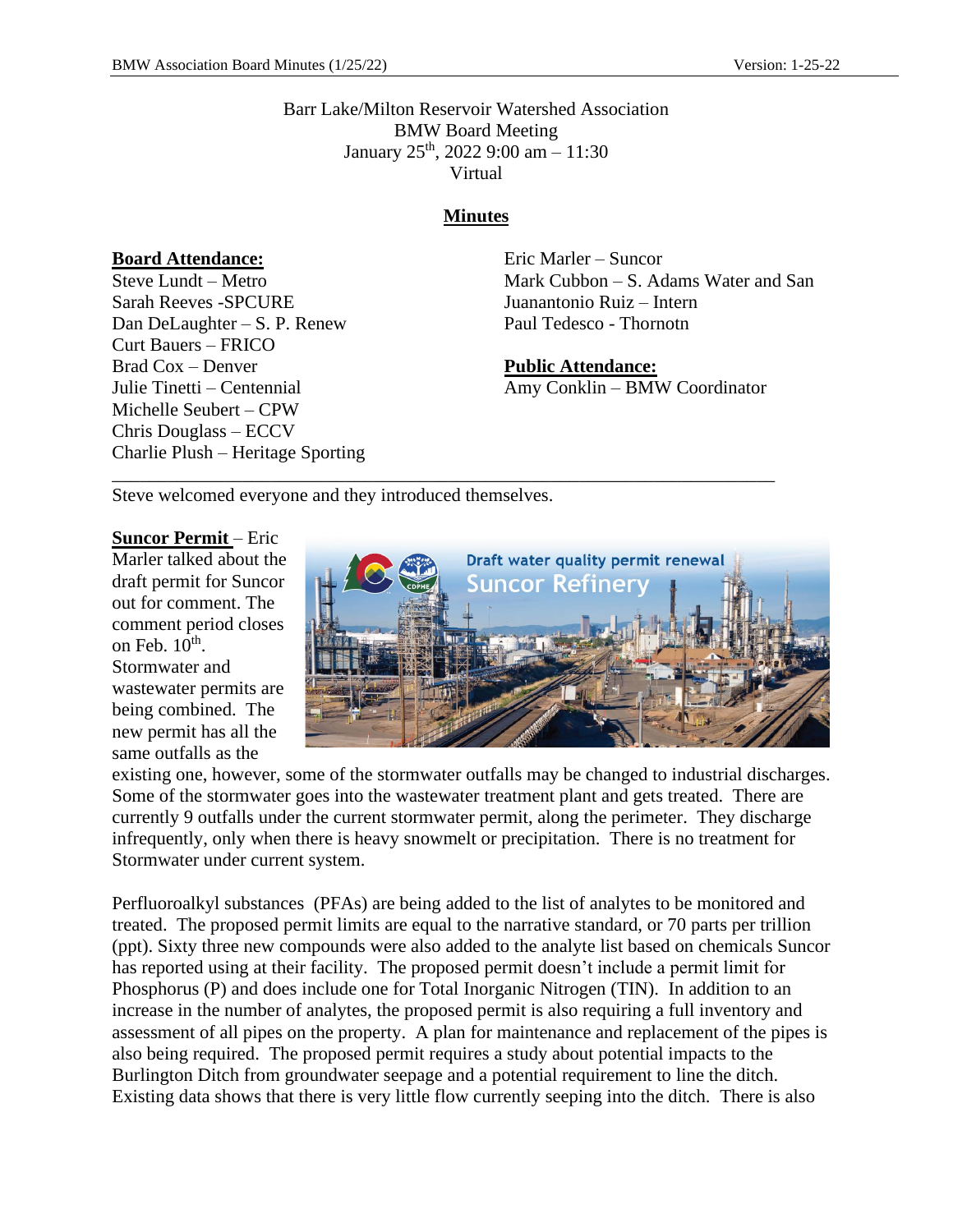language about requiring Suncor to report any spills directly to the public rather than just to CDPHE.

Suncor currently treats for P or Nitrogen (N) but doesn't have a limit or target. Their monthly median value for P in their discharge is currently below 1 mg/L. They have been successful in reducing N values as well.

Brad reported that the Colorado Stormwater Council (CSC) hasn't been following the evolution of the Suncor permit in particular but has been very engaged in with CDPHE regarding the requirements for increases in monitoring requirements. The Suncor permit includes effluent limits for stormwater discharges. The pollutants of concern have increased significantly in the proposed permit.

Suncor is not included in the TMDL as a data point. There isn't a wasteload allocation for Sand Creek either. Any Suncor discharge would go to Milton. The proposed permit addresses the concern about an untreated spill by requiring detection of water levels in onsite stormwater ponds. Suncor worked with Commerce City to build a treatment system. It can treat for PFAs down to the 70 ppt level when the system is running. The current system is temporary with a permanent treatment coming sometime in the future. **Eric** will send Amy information about where to find their comments when they're ready.

**Renewal of Brown and Caldwell Contract** – The contract with Brown and Caldwell to review permit applications and other tasks will expire before our next Board meeting. The contract was renewed with a unanimous Thumbs Up vote.

**BMW Watershed Model** – Brad updated the group on discussions with the stormwater community about using the BMW watershed model. At the retreat, the Board discussed how to proceed with BMW's watershed and in lake models. Denver now has permit limits associated with the TMDL. Denver wants to determine a baseline load. They are evaluating if they can use the model to make determine their baseline loads and if other MS4s may want to use the model as well. Holly Piza, Jon Novick, and Jane Clary met with Brad, Erin and Steve. Denver has dry weather monitoring data and there is some stormwater data as well. They looked at how the TMDL loads were calculated. They contacted CDPHE through CSC subcommittee on monitoring. They're trying to understand what CDPHE is looking for and what they're going to use the data for. There is a lot of data already.

The TMDL requires a 20% reduction in stormwater loads to meet the TMDL plus the continuation of work on reducing Stormwater pollution. The complication is how to show the 20% reduction has been met. Integral, BMW's current modeling firm, noted that Denver could use a simple mass balance equation with their existing data without using a complicated models such as the watershed model. However, the watershed model can incorporate a higher level of complexity than a simple mass balance spreadsheet. There isn't a clear answer and the Board will continue to wrestle with how to proceed. CDPHE is also conflicted about how to calculate loads and will be looking at examples in other cities. The topic is gaining awareness and involvement is increasing.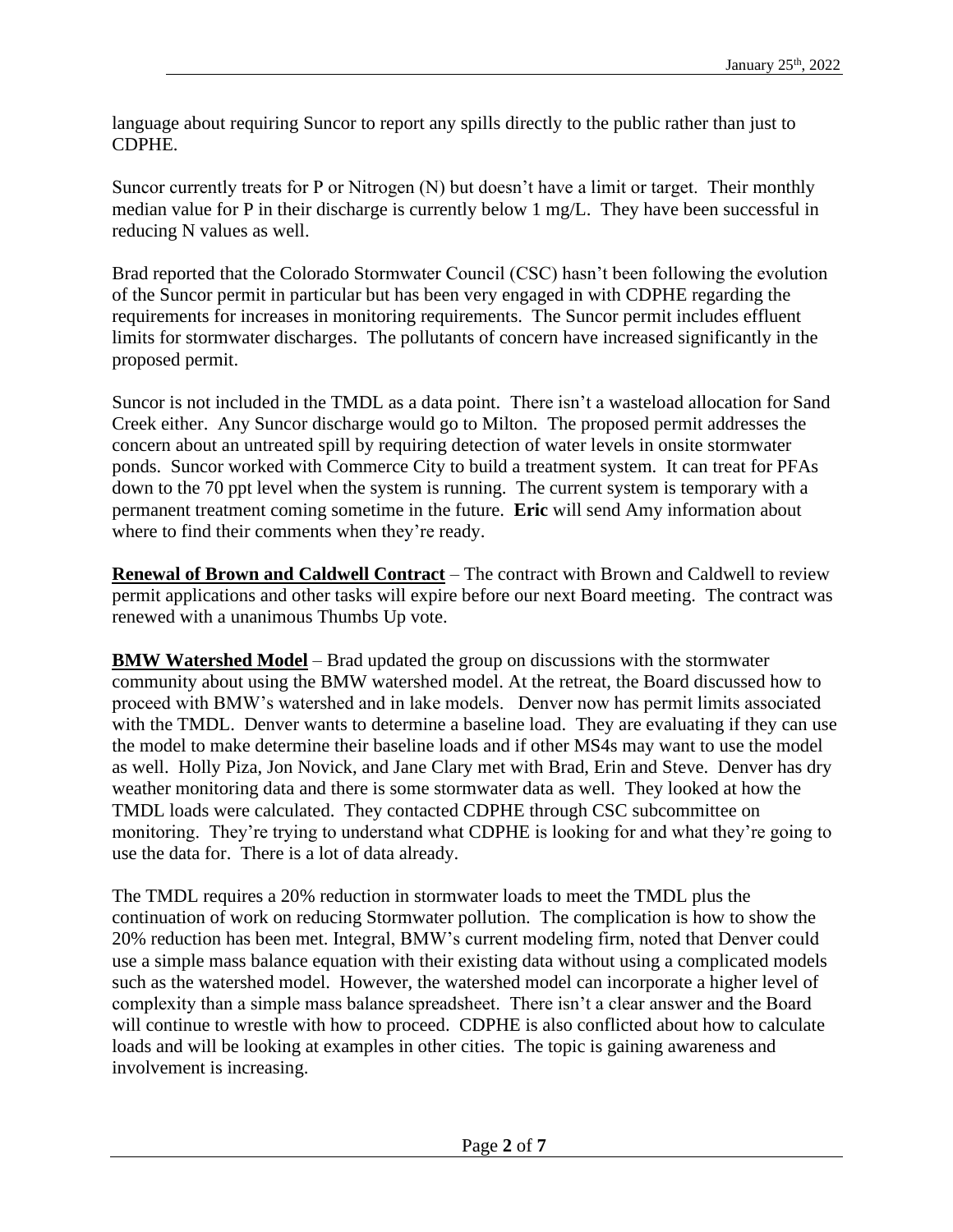The Technical Committee is meeting on Thursday. We were going to have Integral come to talk about the model but, Integral is no longer willing or able to continue modeling for BMW. They no longer have the expertise to update the SWAT model. They can make recommendations for other firms. The Board needs to keep thinking about what to do about the model. What role will modeling play in the work of the group in the future? How do we see the modeling helping us move forward implementing the TMDL? Updating the models would be an expensive effort.

Another consideration is incorporating land use changes into load calculations. The key piece is to determine the baseline loads. A watershed model could incorporate land use changes over time. Integral suggested that one approach would be to focus on a smaller sub basin and extrapolate the results to the entire watershed. It may be beneficial to have multiple lines of evidence and use both the mass balance and watershed model. We'll need to be clear on what the questions are before proceeding with a modeling effort. One question would be to assess the impact of stormwater improvements in reducing loads.

It's important to remember that the MS4 load in the TMDL is for the entire basin, not just Denver. We should also remember the important data being collected by the BMW autosampler at the Burlington Headgate. There is also stormwater data that has been collected since 1998. One thing is clear, BMW will be talking about stormwater for a while.

**Update on P Free Fertilizer Coalition** – Steve reported that the effort is getting a lot of interest and engagement. He and Amy talked with Bill Ruzzo, Cherry Creek Basin Water Quality Authority (CCBWQA) yesterday and are likely to get on their Board's agenda. He read the list of members. A-1 composting has given a verbal commitment. He's talked with Erie and Denver Water. He's gong to the Metro Basin Roundtable. He has presented to Colorado Council of Public Health Directors, the Colorado water utility council and will be talking to Colorado Wastewater Utility Council. Bear Creek Watershed Association just joined. He's also talking to Big Dry Creek Watershed Association and Chatfield Watershed Authority. So far there hasn't been any resistance to the coalition.

The Pro Green Expo is next week and BMW will have a booth in collaboration with Denver, the CSC and Colorado Water Wise. We'll be there for about 3 days promoting P Free Fertilizer and stormwater. We will also have a booth at the spring training conference with Colorado Arborists and LandsCape Professionals (CALCP). BMW is manning a booth and hoping to present next year at the conference. The web page will be finalized soon for the coalition. Steve showed the group the [www.lovecoloradowater.org](http://www.lovecoloradowater.org/) website.







Don't feed the algae: Too much nitrogen and phosphorus grow scummy algae in our lakes. Do your part and help keep Colorado's water clean by using phosphorusfree lawn fertilizers. Learn more

Postcards are getting printed and distributed at the Expo and hopefully at stores where fertilizer is sold. We're printing stickers to put on the fertilizer bags that should help people apply fertilizer correctly and reduce runoff.

The group thanked Steve for his hard work. All the materials can be used by everyone. They can also be customized with anyone else's logo. Denver has already added their logo and printed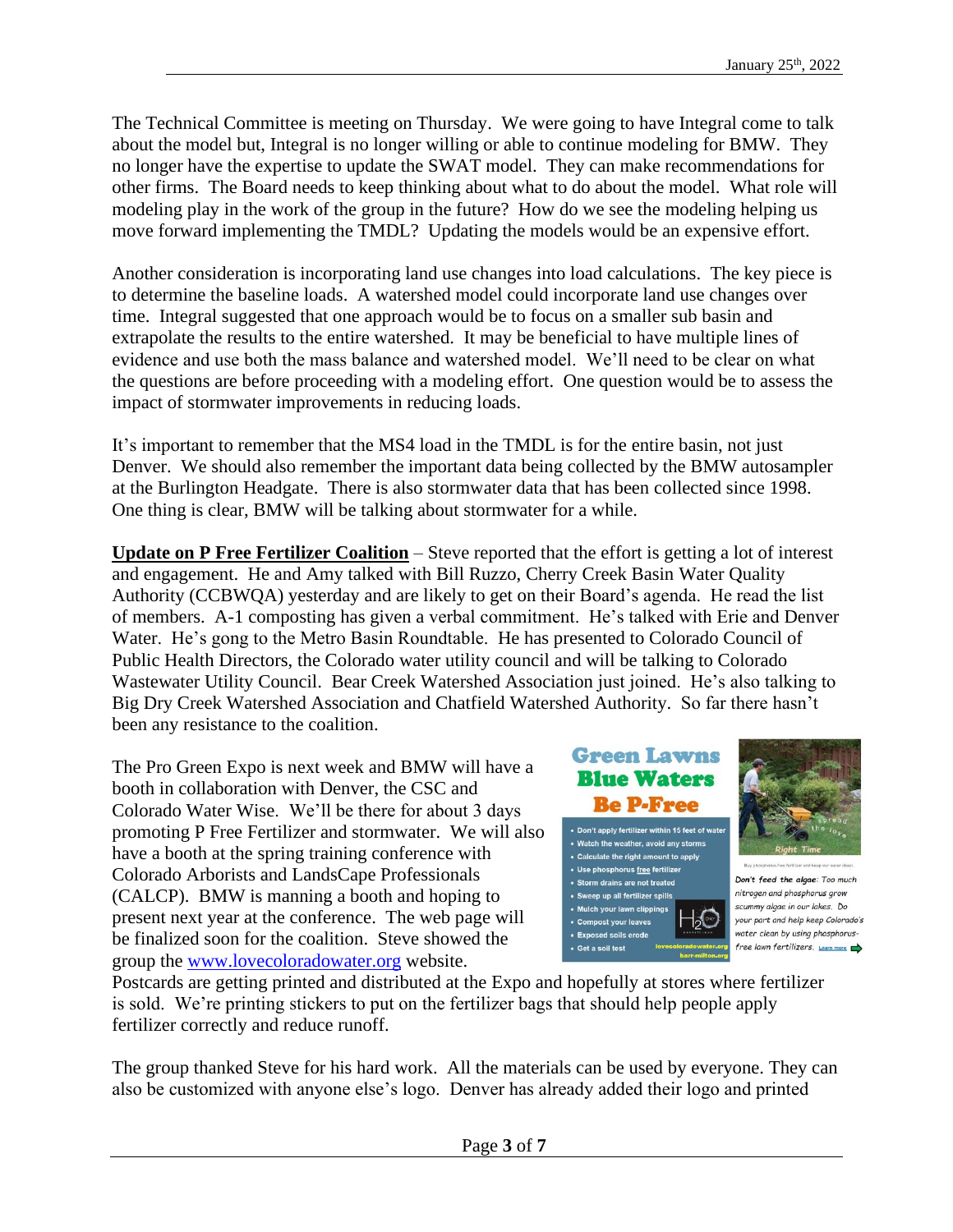some out. The materials are bi-lingual. Steve wants to monitor the use of coalition member logos. People need to contact Steve before they use any one else's logo. The website will act as the clearing house where questions will be sent.

# **I&E Committee Update -** Amy, Steve, Donny Roush and Michelle interviewed intern

candidates at MSU. We hired Juanantonio Ruiz for the spring and summer semesters. We hired Erica Klein for the fall semester. Juanantonio introduced himself. He'll be doing some fieldwork with Steve later in February. He's been working with Michelle to organize a carp tournament. He'll also be working on the Boating survey, capacity study when the lake opens.

The carp tournament will be in place of using the carp net. It will also have a stronger educational component. BMW will provide prize money. June  $12<sup>th</sup>$  is the tentative date for the tournament. Juanantonio will finalize the boat capacity study. Charlie, Steve, Amy and Juanantonio will be meeting to discuss adding Milton to the boating survey.



The park has sign up genius account that can collect money and may be able to be used for registration at the Carp

Tournament. **Amy** will ask website slinger about that. **Juanantonio** will work on a flyer for advertising the carp tournament. South Adams County Water and Sanitation District will help with the advertising. **Michelle** will send Amy the updated event list at the park. Lake Appreciation Day will be in July. Public Lands Day will be in Sept. CPW will be celebrating its 125<sup>th</sup> year anniversary with events throughout the year.

We could consider adding a bounty for carp. Participants could get a \$15 reward or something for every carp they deposit at a place. The I&E Committee will discuss the option further. The next I&E meeting will be March 1. Steve shared the T shirt color on for the algae monster that will be distributed at the Expo and other events. **Michelle** will be buying t shirts.

**ADA Policy for website** – Amy has become aware of the requirement to add captions to all the photos and other relevant materials posted on the website as part of legislation associated with the Americans with Disabilities Act. **Steve and Brad** will check to see if Denver or Metro already has policies.

**South Platte River Advisory Youth Council (SPRAY) request** – Our colleagues at El Laboratorio have continued their work with youth in our watershed. They requested our help with tasks identified in their final report. Erin sent a survey to the Board to measure their interest. BMW has committed to helping them with some of their efforts. They have a complication with any activity funded by their 319 grant not being in conflict with MS4 boundaries. Steve will help with P Free Fertilizer advertising. Groundwork Denver may be able to help the group with rain barrels. Amy has reached out to Paul Hellmund to discuss the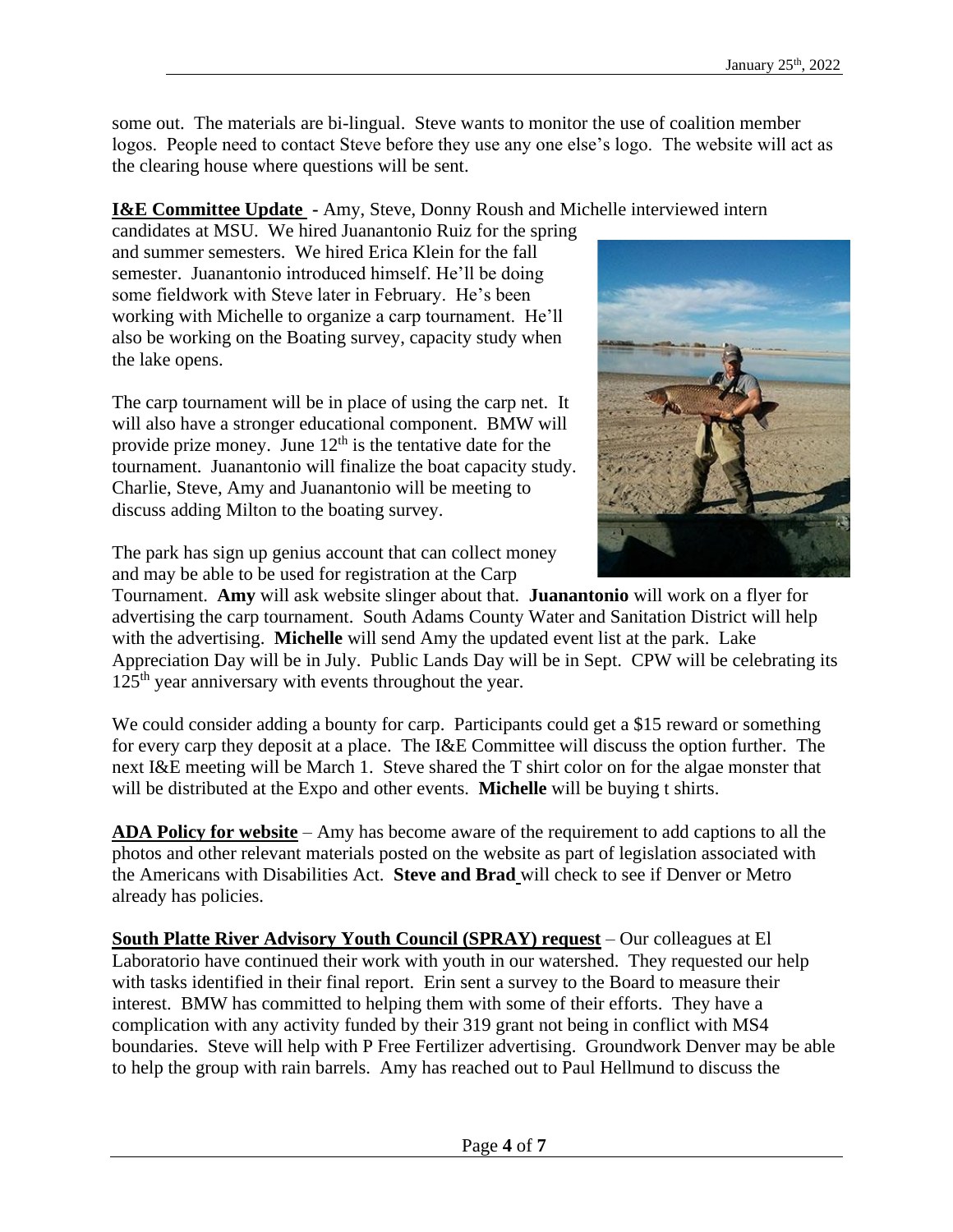possibility of the group organizing a bike tour in the area where they'll be working. Water Education Colorado will be conducting bike tours in the area, too, as part of Water 22.

The Board discussed sponsoring Water 22 and voted Thumbs up to sponsor at the \$2,500 level. **Amy** will follow up with Jayla.

**Technical Committee Meeting** – The next meeting is scheduled for Thursday but only if Erin is feeling better. The committee will talk about modeling as well as inventorying monitoring the members are doing.

## **10:55 – 11:30 – Updates/Action Items**

- Chair's Report There was no report
- Treasurer's Report -As of December 31<sup>st</sup>, 2021 the balance is \$283,698.70.
- $\circ$  All expenses since the last

| $\circ$ and $\circ$ applies since the rase        | <b>Checks for Signature in January</b> |     |                                |
|---------------------------------------------------|----------------------------------------|-----|--------------------------------|
| meeting are within budget and will be             | 2201 - Brown and Caldwell              |     | 870.00 consulting              |
| recorded as part of the minutes.                  | 2202 - Carp Solutions, LLC             |     | 300.00 carp, Technical Budget  |
| Discussion of Colorado<br>$\circ$                 | 2203 - Amy Conklin                     | SS. | 2,988.91 Dec. 2021 Coord. Svcs |
| <b>Monitoring Framework Dues.</b>                 | 2204 - Studio 4130                     | S   | 220.00 Website Mntnce          |
| \$5,402.84 due Jan. 8 <sup>th</sup> , 2022. Sarah | 2205 - Applewood Bookkeeping           | -\$ | 60.00 Invoice 704              |

Reeves described the benefits to BMW of getting representation and input into CMF's efforts. They are currently working on instream nutrient values that are very relevant. In the past they have focused on the agricultural community and implementation of BMPs and measurement of their effectiveness. BMW's big benefit is that being a member of CMF comparable to collective bargaining. We have a larger voice than just being a regional organization. Maybe BMW could present the P Free Fertilizer coalition at the next in person meeting. There was a unanimous, Thumbs Up approval to continue CMF membership.

Chris reported that he will be working for the City of Boulder and will be leaving on the  $4<sup>th</sup>$  of February. ECCV will still be involved and he's working on identifying his successor. There will a transition with the next treasurer. The accounts are in good shape and the signatories are up to date, until he leaves. Michelle volunteered to succeed Chris as Treasurer. There was a thumbs up vote to make her the treasurer. **Chris** will reach out to Michelle. Chis will be the Utilities Engineering Manager in Boulder working on stormwater, wastewater and drinking water capitol projects. The group thanked Chris profusely for his many years of service.

Coordinator Updates (Amy C.)

- Approval of Meeting minutes from the November  $30<sup>th</sup>$ , 2021 Board Retreat There was a Thumbs up approval of the meeting minutes.
- Thornton successor for James. Paul Tedesco reported that he was working to find someone to represent Thornton on BMW and would be attending himself for a few months.
- Note list of events below
- Stakeholders The Board discussed the upcoming Stakeholders meeting on February  $22<sup>nd</sup>$ . There will be a presentation from Dr. Aditi Bhaskar on the amount of urban stream flow coming from Lawn Irrigation Return Flows. We will also have a Water Quality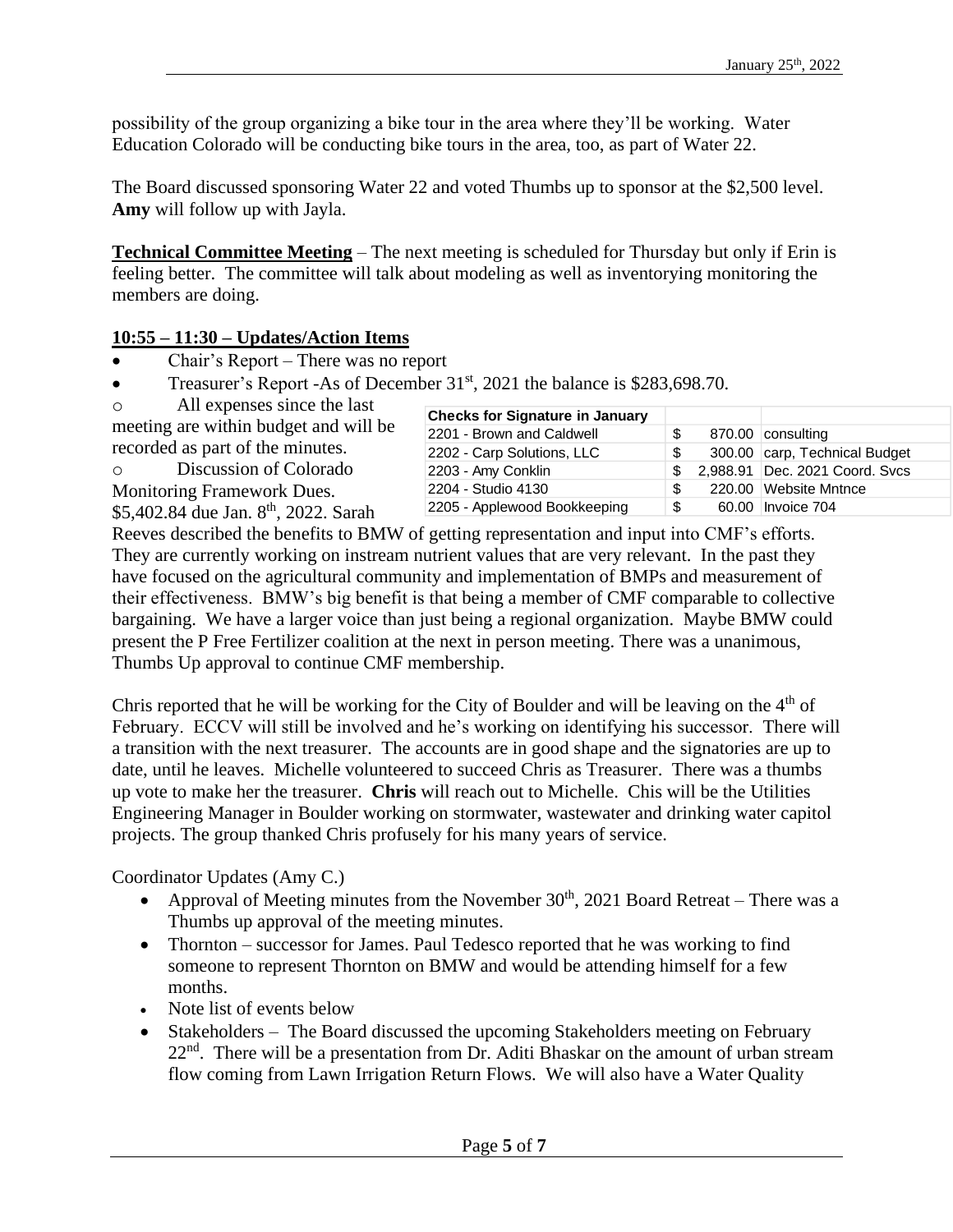Update from Steve, a presentation on the P Free Fertilizer Coalition and general BMW updates.

Steve reported that there will be a meeting on the 10-Year Water Quality Roadmap on Feb. 26<sup>th</sup>. CLRMA will also be talking about the standards being proposed in November. CDPHE is starting to write the scientific support document for the prehearing statement. It will be a summary of Chlor a , TN and P in lakes in Colorado. BMW will likely get party status for hearing in November. No proposed standards have been released yet. They have been focusing on getting a good database on which to base the standards. Questions to be considered as part of the hearing include the length growing season. The proposed standards should be released soon.

Steve and Charlie reported that Milton is beginning to fill. It should be at full pool by around mid-February.

## **Next Meetings**

- Technical Committee meeting **January 27th, 2022, virtual**
- Stakeholder Meeting **February 22nd, 2022, Barr Lake State Park or virtual (probably virtual)**
- I/E Committee Meeting **March 1st, 2022 10 am to 11:30 at Barr Lake State Park**
- Board Meeting **March 22nd, 2022, 9 am, South Platte Renew and virtual**

#### **BMW 2022 Schedule**

Keep meetings hybrid format – at SP renew w virtual option. Erin will be virtual host **January** –

## 4<sup>th</sup> I&E Meeting

25<sup>th</sup> Board Meeting Suncor permit  $27<sup>th</sup>$  Technical Committee Meeting – model update discussion

## **February** –

2 – 4 Pro Green Expo  $22<sup>nd</sup>$  Stakeholder Meeting – Urban waterway flow sources presentation

## **March** –

1<sup>st</sup> Information and Education Committee Meeting 22<sup>nd</sup> Board Meeting – USGS gage presentation and decision 24th Technical Committee Meeting

April – 26<sup>th</sup> Board Meeting – Water Quality (and Organization?) Goals discussion

## **May** –

3<sup>rd</sup> Information and Education Committee Meeting  $24<sup>th</sup>$  Board Meeting – Goals decision 26<sup>th</sup> Technical Committee Meeting

#### **June** -